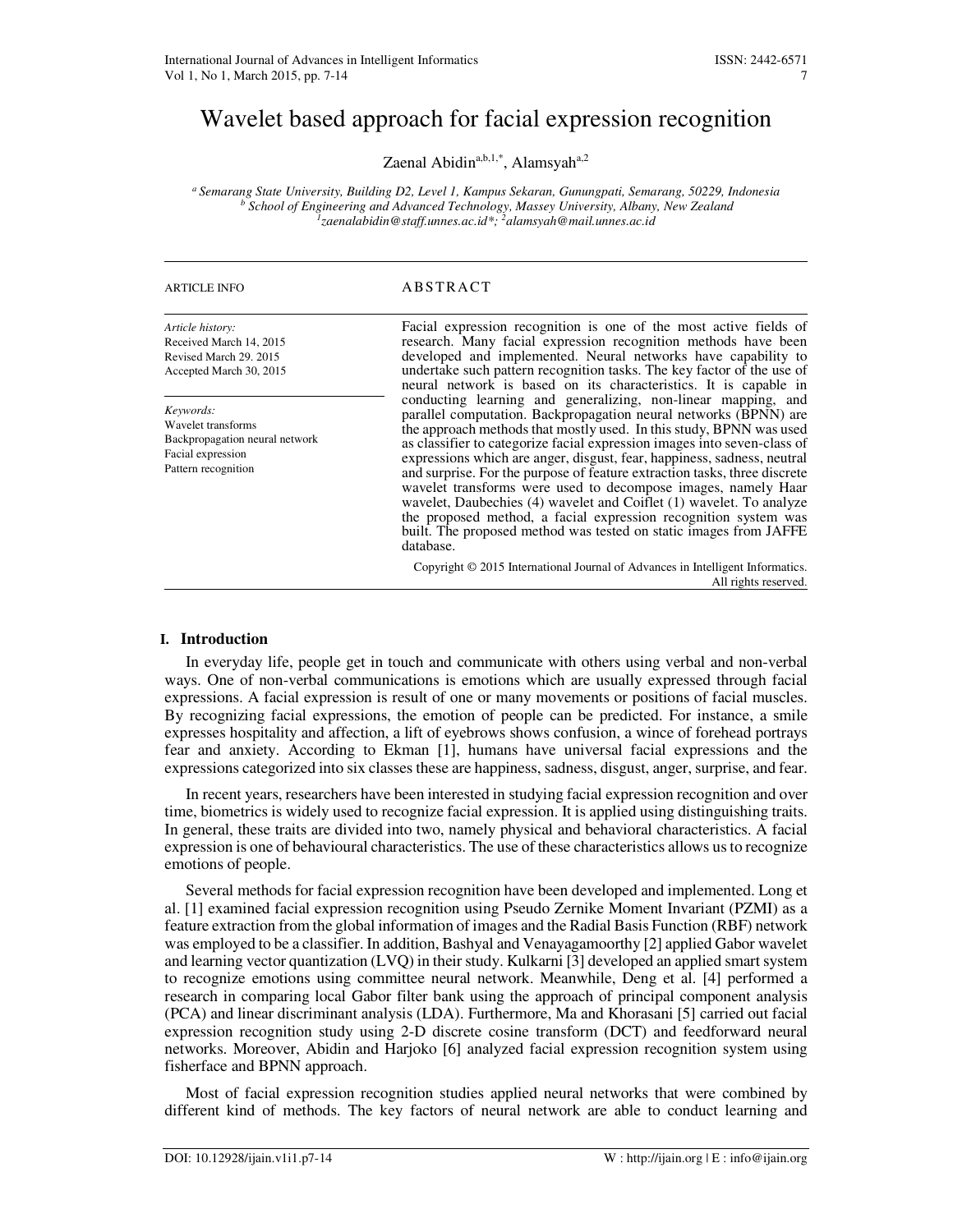generalization, non-linear mapping as well as parallel computation. However, neural networks sometimes trapped into local minima that lead to slow convergence level. According to Abiyev and Kaynak [7], to cope with neural network weaknesses, wavelet function applied in neural networks structure becomes an appropriate approach.

BPNN has been applied in many applications until such as in system modelling [8]–[10], remote sensing  $[11]$ – $[13]$ , in time series predication  $[14]$ – $[16]$ , recognition system  $[17]$ – $[19]$ , network security [20].

In this study, we developed a facial expression system using BPNN and wavelet based feature extraction which was expected to achieve similar or even better performance of facial expression recognition. In particular, the aims of this study are investigating the appropriate wavelet transform that can be used as feature extraction and analyzing the performance of the systems.

## **II. Research Method**

#### *A. The Need for System Analysis*

Six basic facial expressions such as happiness, sadness, anger, surprise, fear, and disgust, plus one neutral expression will be investigated to measure performance of proposed method. This study was performed using JAFFE database [21]. It comprises 213 facial expression images from 10 Japanese women. Every subject posed three or four times to get six basic facial expressions and one neutral. The resolution of the image is 256×256 in \*.tiff format with grayscale color mode. Images used for this study were split into two groups of training and testing data sets with 140 images and 73 images, respectively. The splitting image data follow the previous research performed by Abidin and Harjoko [6]. The training data set was used for learning process meanwhile the testing data set was used for analyzing system performance.

Each image is represented in a matrix in which each element of the matrix corresponds to the intensity level of a pixel. The representation matrix of image usually has a big dimension which can lead to the process is computationally expensive. Therefore, reduction dimension is necessary. In this study, wavelet functions will be used to reduce the dimension of images.

The following steps describe the process of analyzing facial expression system using the proposed method:

1) Image pre-processing and feature extraction.

The step of image pre-processing is started by automatically face detection. There are several methods available for performing face detection. In this study, the integral projection method proposed by Abidin and Harjoko [6] is used. Once a face is detected, image pre-processing then can be employed. Firstly, the size of images will be normalized into 130×114 pixel.

| LL | HL       |           |    |  |  |  |
|----|----------|-----------|----|--|--|--|
| LH | $\rm HL$ | <b>HL</b> |    |  |  |  |
|    | LH       | HH        | HL |  |  |  |
|    | LH       |           | HH |  |  |  |

Fig. 1. Illustration of 3-Level 2D Decomposition

Secondly, image contrast is enlarged by applying histogram equalization and finally masking process is undertaken by covering each angle of image in order to decrease the variations appearing on them. After image pre-processing done, the next stage is feature extraction. In this study, three wavelet functions are used to extract the features, i.e. Haar wavelet, Daubechies (4) wavelet, and Coiflet (1) wavelet. The images are performed 3-level 2D decomposition and the dimension of images is changed into 17×15 pixel.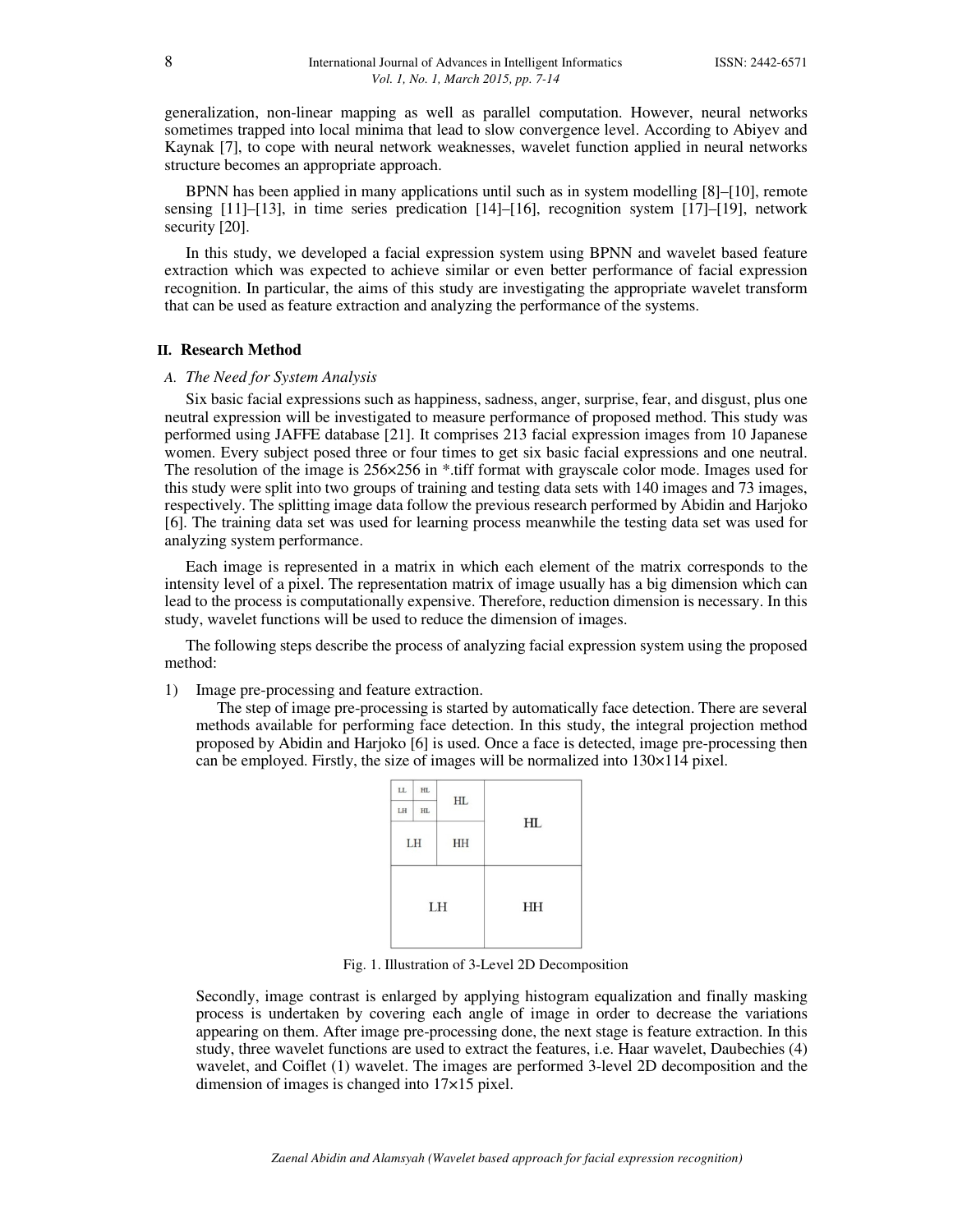2) Learning process of neural networks for images in training data set.

In this step, all images in training data set were trained using a classifier that is BPNN. This neural network architectural design comprises fully weighted interconnected rows of nodes as processing units. Some nodes are organized into layers [6], [22]. A typical neural network consist of an input layer, an output layer, and one or more hidden layers [3]. The most popular learning algorithm for multi-layer perceptron is backpropagation. The backpropagation algorithm defines a systematic way to update the synaptic weights of multi-layer perceptron (MLP) networks.

The learning of backpropagation algorithm is performed in two phases: forward phase and backward phase [23]. During the first phase, the free parameters of the network are determined, and then the input signal is propagated through the network layer by layer. In this phase, an error signal is calculated by (1):

$$
e_i = d_i - y_i
$$

(1)

Where  $d_i$  is the desired response and  $y_i$  is the actual output produced by the network in response to the input  $x_i$ .

During this backward phase, the error signal  $e_i$  is propagated through the network in the backward direction. It is during this phase that adjustments are applied to the free parameters of the network in order to minimize the error  $e_i$  in a statistical sense.

In this study, backpropagation learning is implemented using pattern mode in which "weight updating is performed after the presentation of each training pattern" [24, p. 46]. The outcome of learning process is stored to database and is used for testing analysis of the facial expression recognition system.

3) Testing the facial expression recognition system both images in training and testing data sets. The last stage of evaluating the facial expression recognition system is analyzing the

performance of the system by measuring the recognition rate.

*B. System Design* 

In this sub section describes design of the facial expression recognition system. To investigate the performance of proposed method, an interface of facial expression recognition system has been developed using MATLAB. The interface consists of three subsystems, which are:

#### 1) Subsystem image registration

This subsystem comprises some features, i.e. the storing tool, face detector, and feature extractor. Storing tool is used to record keeping images into the system. When an image is registered into the system, the face detector will capture the face region, and do image preprocessing. Integral projection method was employed to accomplish face detection. An integral projection is obtained through the sum of given set of pixels along a given direction (for details, see [6]).



Fig. 2. Illustration of Integral Projection Usage for Face Detection Proposed by Abidin & Harjoko [6]

After image pre-processing, the second important task is feature extraction. The features are obtained by decomposing the images with wavelet transforms. In this study, Haar wavelet,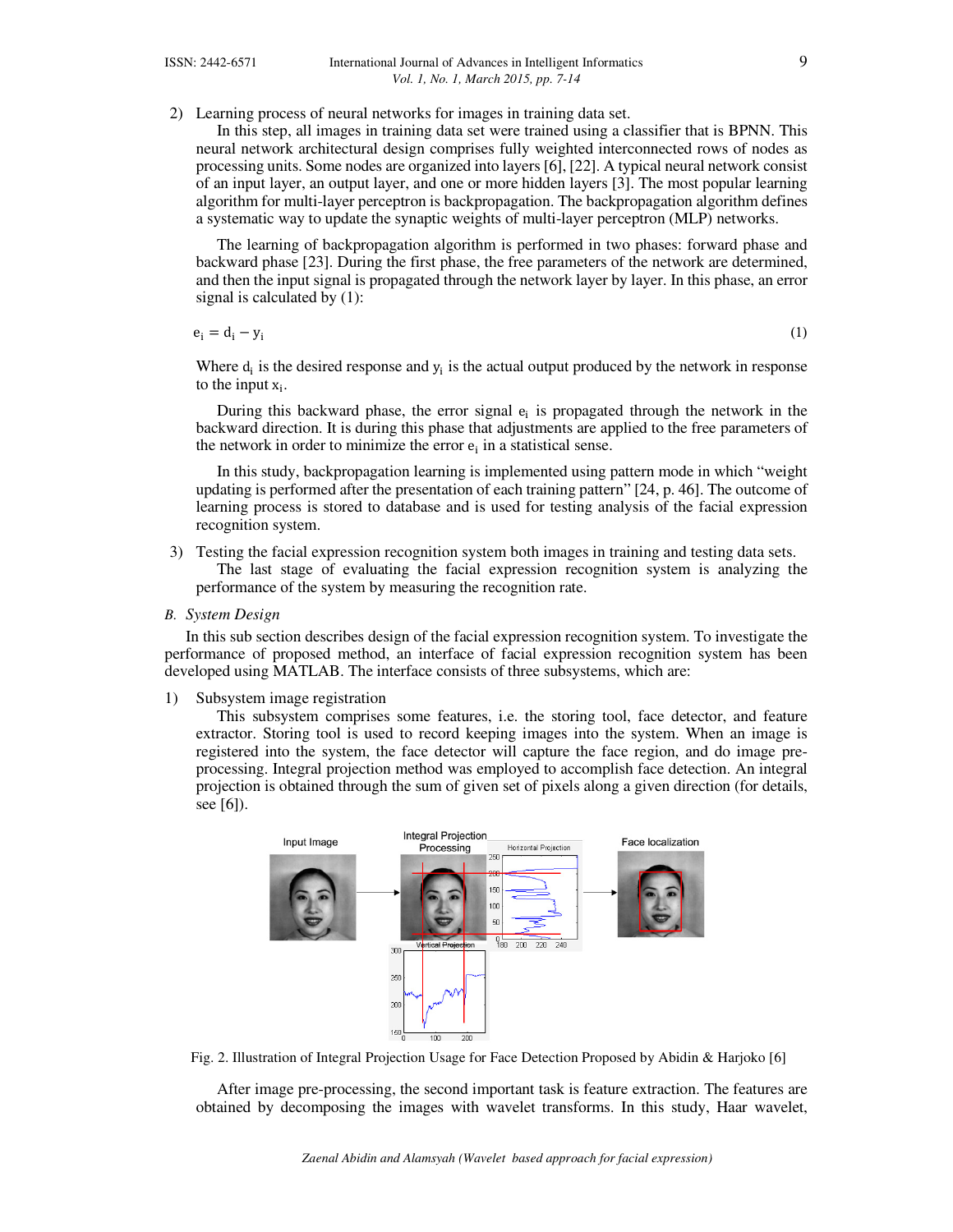Daubechies (4) wavelet, and Coiflet (1) wavelet are employed. Then the features are stored in a database.

2) Subsystem of neural network learning

Learning algorithm is built in this subsystem. BPNN's structure consists of three layers, namely input layer, hidden layer and output layer. The activation function for hidden layer is sigmoid bipolar while the activation function for output layer is sigmoid, hence the outcome of output layer is expected to be in the range [0, 1]. The weights of BPNN learning result then stored to database and will be used to recognition processes.

3) Subsystem of facial expression recognition

This subsystem further classifies the facial expression into different categories based on the extracted data fed to it from a facial image. This subsystem can be seen in Fig. 3.



Fig. 3. Recognizing form

### **III. Experimental Results**

In this study three experiments were conducted as trying to verify the effect of wavelet transforms on the performance of facial expression recognition system. The learning process was conducted by varying on the neural network parameters. The number of neurons in hidden layer was set by 5 while the learning rate was set by 0.25. Moreover, the minimum error was set by 0.001 and the maximum number of epoch was 1000.

Facial expression recognition system has been tested by using 213 images from JAFFE database. The number of 140 images has been trained and the remaining 73 images were used for testing. Since the number of images in the JAFFE database is limited, we had performed the trial over 5 times to get the average classification rate.

Table 1. Recognition Rate for Each Wavelet Transform

| Wavelet        | <b>Recognition Rate</b> |
|----------------|-------------------------|
|                | $($ %)                  |
| Haar           | 94.12                   |
| Daubechies (4) | 94.22                   |
| Coiflet $(1)$  | 93.08                   |

Table 1 shows the average of recognition rate of wavelet-based facial expression with the trial over 5 times. From Table 1 it can be seen that the recognition rate of data set with Coiflet (1) wavelet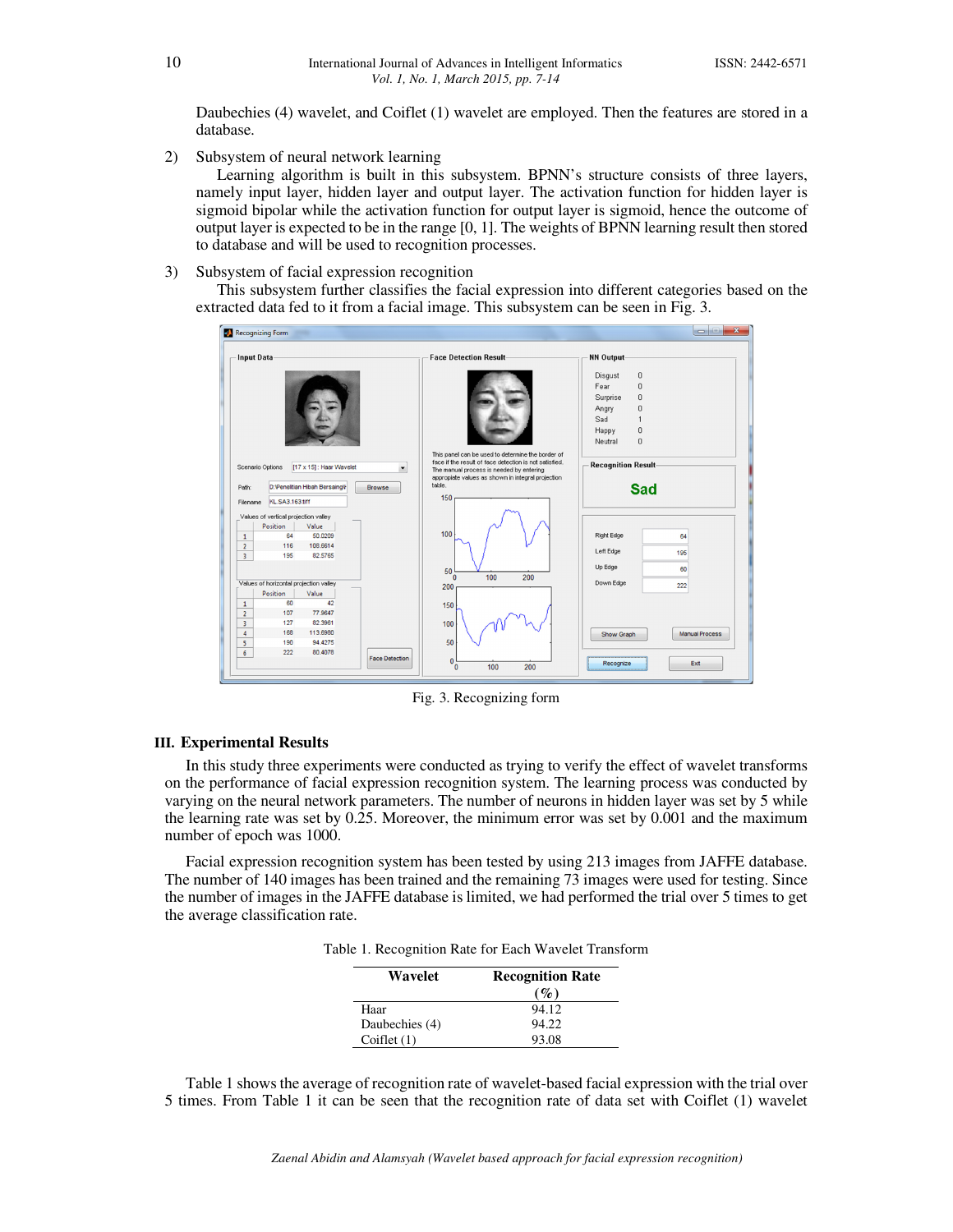transform is lower than two others, however there is no significant difference in terms of recognition rate among wavelet transforms.



Fig. 4. Recognition Rate of Each Facial Expression for Data Set with Haar Wavelet (%)



Fig. 5. Recognition Rate of Each Facial Expression for Data Set with Daubechies (4) Wavelet (%)



Fig. 6. Recognition Rate of Each Facial Expression for Data Set with Coiflet (1) Wavelet (%)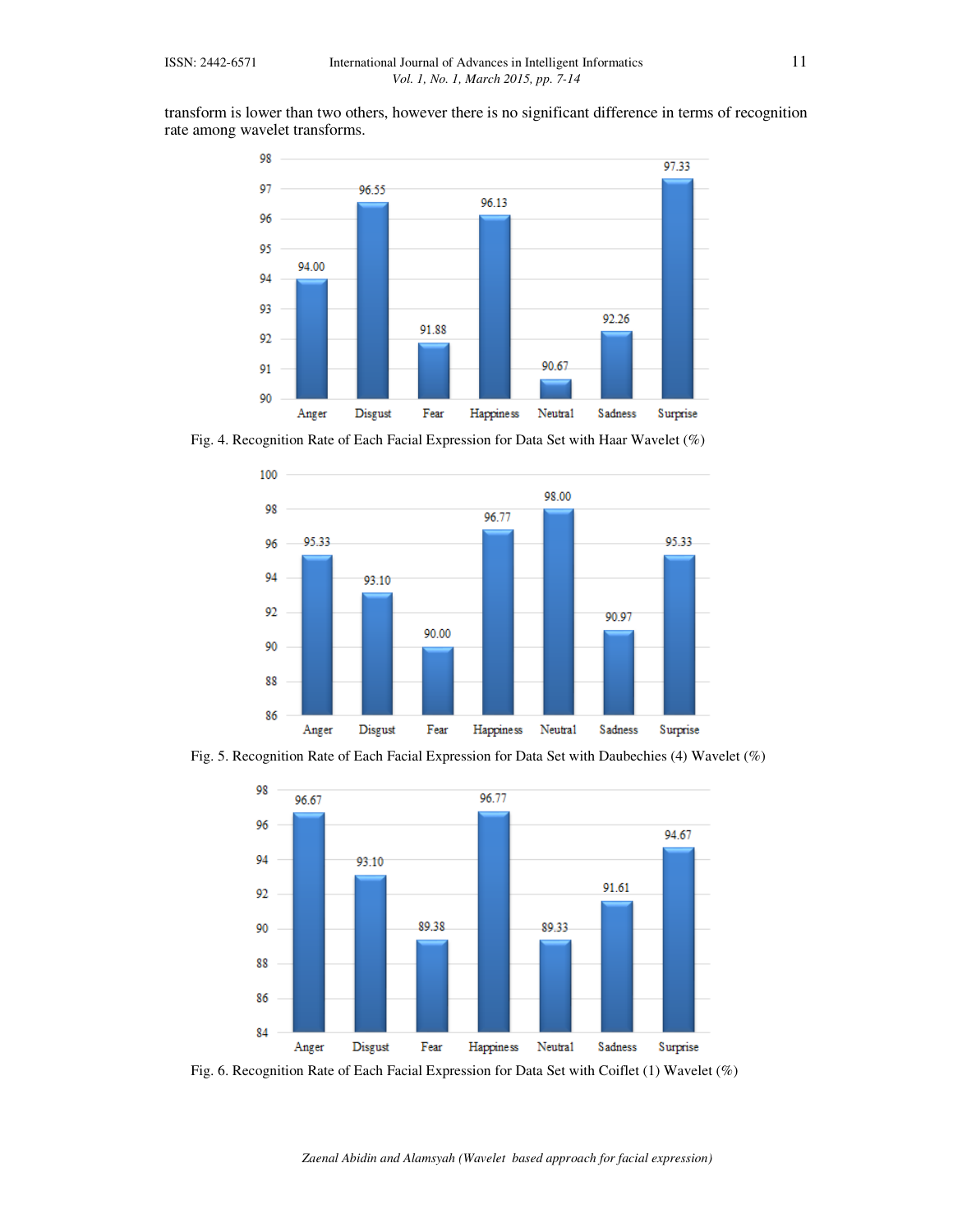In detail, the recognition rate of seven-class facial expressions for each Haar wavelet, Daubechies (4) wavelet and Coiflet (1) wavelet is depicted in Fig. 4, Fig. 5 and Fig. 6 respectively. The recognition rates for each facial expression from data set with Haar wavelet are over 90%. Similarly, the recognition rates from data set with Daubechies (4) wavelet and Coiflet (1) wavelet show good performances.

From three figures (Fig. 4, Fig. 5 and Fig. 6), it can be seen that fear expression is always in the lowest rate. Meanwhile, in Table 2, Table 3 and Table 4 show that some fear expression data are dominantly recognized as surprise expression. Similarly, sadness expression is dominantly identified as disgust and anger expression. Since facial expressions are combination of facial muscles movements, these may lead ambiguity [25].

| ľЮ               | Anger | <b>Disgust</b> | Fear  | <b>Happiness</b> | <b>Neutral</b> | <b>Sadness</b> | <b>Surprise</b> |
|------------------|-------|----------------|-------|------------------|----------------|----------------|-----------------|
| Anger            | 94.00 | 2.67           | 0.67  | 0.00             | 2.67           | 0.00           | 0.00            |
| Disgust          | 0.00  | 96.55          | 2.76  | 0.00             | 0.00           | 0.69           | 0.00            |
| Fear             | 0.63  | 1.88           | 91.88 | 0.00             | 0.00           | 2.50           | 3.13            |
| <b>Happiness</b> | 0.00  | 0.65           | 0.00  | 96.13            | 1.94           | 1.29           | 0.00            |
| Neutral          | 0.67  | 0.00           | 0.67  | 2.67             | 90.67          | 5.33           | 0.00            |
| <b>Sadness</b>   | 0.00  | 3.23           | 0.65  | 2.58             | 1.29           | 92.26          | 0.00            |
| Surprise         | 0.00  | 0.00           | 0.67  | 0.00             | 1.33           | 0.67           | 97.33           |

Table 2. Confusion Matrix of All Data Sets with Haar Wavelet (%)

Table 3. Confusion Matrix of All Data Sets with Daubechies (4) Wavelet (%)

| ľЮ               | Anger | <b>Disgust</b> | Fear  | <b>Happiness</b> | <b>Neutral</b> | <b>Sadness</b> | <b>Surprise</b> |
|------------------|-------|----------------|-------|------------------|----------------|----------------|-----------------|
| Anger            | 95.33 | 0.67           | 0.00  | 0.00             | 4.00           | 0.00           | 0.00            |
| Disgust          | 0.69  | 93.10          | 4.83  | 0.00             | 0.00           | 1.38           | 0.00            |
| Fear             | 1.25  | 0.63           | 90.00 | 0.63             | 0.63           | 1.88           | 5.00            |
| <b>Happiness</b> | 0.65  | 0.65           | 0.00  | 96.77            | 1.94           | 0.00           | 0.00            |
| Neutral          | 0.67  | 0.00           | 0.00  | 0.00             | 98.00          | 0.00           | 1.33            |
| <b>Sadness</b>   | 0.65  | 3.23           | 0.65  | 3.23             | 1.29           | 90.97          | 0.00            |
| Surprise         | 2.00  | 0.00           | 0.67  | 0.67             | 0.00           | 1.33           | 95.33           |

Table 4. Confusion Matrix of All Data Sets with Coiflet (1) Wavelet (%)

| <b>NO</b>        | Anger | <b>Disgust</b> | Fear  | <b>Happiness</b> | <b>Neutral</b> | <b>Sadness</b> | <b>Surprise</b> |
|------------------|-------|----------------|-------|------------------|----------------|----------------|-----------------|
| Anger            | 96.67 | 1.33           | 0.00  | 0.00             | 2.00           | 0.00           | 0.00            |
| Disgust          | 0.00  | 93.10          | 4.14  | 0.00             | 0.00           | 2.76           | 0.00            |
| Fear             | 0.00  | 1.25           | 89.38 | 0.63             | 1.88           | 3.13           | 3.75            |
| <b>Happiness</b> | 0.65  | 0.00           | 0.00  | 96.77            | 0.65           | 1.94           | 0.00            |
| Neutral          | 0.67  | 0.00           | 1.33  | 3.33             | 89.33          | 4.00           | 1.33            |
| <b>Sadness</b>   | 2.58  | 1.29           | 1.29  | 0.65             | 1.94           | 91.61          | 0.65            |
| Surprise         | 0.00  | 0.00           | 5.33  | 0.00             | 0.00           | 0.00           | 94.67           |

Although some expressions may be ambiguous, six expressions, namely anger, disgust, happiness, neutral, sadness, and surprise were well classified. The recognition rate of those expressions was that over 90% meanwhile fear expression was around 89.38% to 91.88%. Convolution matrices of Table 2, Table 3 and Table 4 give details information about facial expression recognition rate for each wavelet transform.

Overall, there are no significantly differences among those outcomes. In other words, Haar wavelet, Daubechies (4) wavelet or Coiflet (1) wavelet give a similar influence in classifying facial expression into seven group classes.

We have compared our proposed with the existing method which is method that uses the same data for training and testing, face detection method and also the same pre-processing of images. From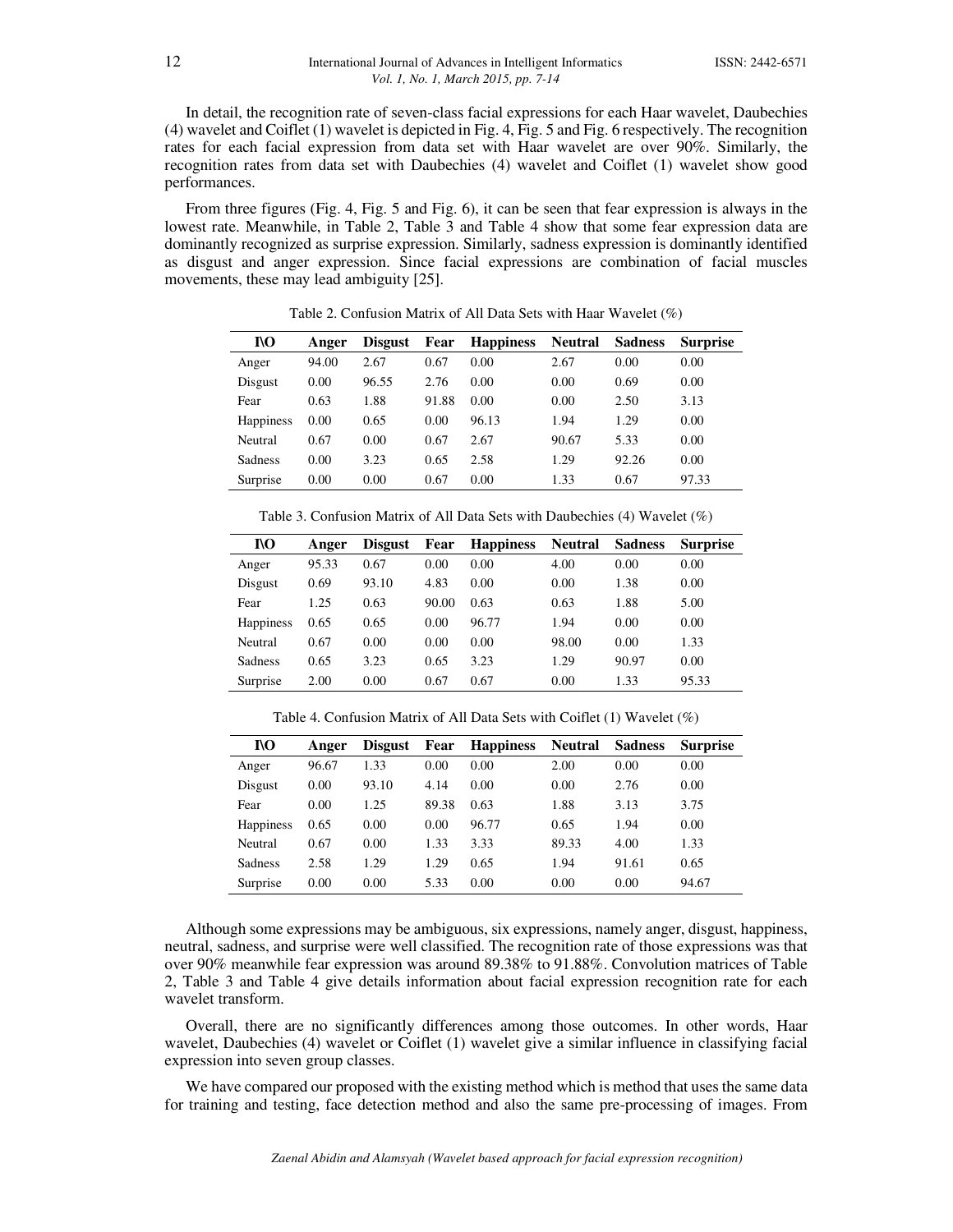Table 5 it can be seen that the proposed method shows better performance than method using fisherface + BPNN.

|  |  | Table 5. Comparative Results of the Classification Rate of Different Approaches |  |
|--|--|---------------------------------------------------------------------------------|--|
|  |  |                                                                                 |  |

| Method                  | <b>Recognition rate</b> |
|-------------------------|-------------------------|
| Fisherface + BPNN $[6]$ | 86.85%                  |
| Proposed method         | 94.22%                  |

#### **IV. Conclusions and Future Works**

In this paper, a wavelet based facial expression recognition system is proposed. Three wavelet transforms namely Haar wavelet, Daubechies (4) wavelet, and Coiflet (1) wavelet were selected to perform feature extractions. Moreover, BPNN was chosen as a classifier. The proposed method has shown good performances in recognizing facial expression images of JAFFE database. However, the task of facial expression recognition is still challenging since the appearance of expressions can vary by person. Ambiguity of expression may occur and become hard to classify.

In future work the ambiguity of expression can be considered to improve better performance of facial expression recognition rate. It is also important to select different wavelet function to be employed in developing neural networks based facial expression recognition system as comparative study.

## **Acknowledgment**

This research was funded by the *Hibah Bersaing* Research Grant (No: 529/UN37.3.1/LT/2014, 07 May 2014) from the Directorate General of Higher Education, Ministry of National Education and Culture, Indonesia.

#### **References**

- [1] T. B. Long, L. H. Thai, and T. Hanh, "Facial expression classification method based on pseudo zernike moment and radial basis function network," in *Proceeding of IEEE 3rd Int. Conf. Machine Learning and Computing (ICMLC)*, Singapore, 2011, pp. 310–313.
- [2] S. Bashyal and G. K. Venayagamoorthy, "Recognition of facial expressions using Gabor wavelets and learning vector quantization," *Eng. Appl. Artif. Intell.*, vol. 21, no. 7, pp. 1056–1064, Oct. 2008.
- [3] S. S. Kulkarni, "Facial image based mood recognition using committee neural networks," University of Akron, 2006.
- [4] H. B. Deng, L. W. Jin, L. W. Zhen, and J. C. Huang, "A new facial expression recognition method based on local Gabor filter bank and PCA plus LDA," *Int. J. Inf. Technol.*, vol. 11, no. 11, pp. 86–96, 2005.
- [5] L. Ma and K. Khorasani, "Facial expression recognition using constructive feedforward neural networks," *IEEE Trans. Syst. Man Cybern. Part B Cybern.*, vol. 34, no. 3, pp. 1588–1595, Jun. 2004.
- [6] Z. Abidin and A. Harjoko, "A Neural Network based Facial Expression Recognition using Fisherface," *Int. J. Comput. Appl.*, vol. 59, no. 3, pp. 30–34, Dec. 2012.
- [7] R. H. Abiyev and O. Kaynak, "Fuzzy wavelet neural networks for identification and control of dynamic plants - A novel structure and a comparative study," *IEEE Trans. Ind. Electron.*, vol. 55, no. 8, pp. 3133– 3140, Aug. 2008.
- [8] S. A. Billings, H. B. Jamaluddin, and S. Chen, "Properties of neural networks with applications to modelling non-linear dynamical systems," *Int. J. Control*, vol. 55, no. 1, pp. 193–224, Jan. 1992.
- [9] S. Chen and S. A. Billings, "Neural networks for nonlinear dynamic system modelling and identification," *Int. J. Control*, vol. 56, no. 2, pp. 319–346, Aug. 1992.
- [10] A. T. C. Goh, "Back-propagation neural networks for modeling complex systems," *Artif. Intell. Eng.*, vol. 9, no. 3, pp. 143–151, 1995.
- [11] J. F. Mas and J. J. Flores, "The application of artificial neural networks to the analysis of remotely sensed data," *Int. J. Remote Sens.*, vol. 29, no. 3, pp. 617–663, Feb. 2008.
- [12] M. Reichstein, P. Ciais, D. Papale, R. Valentini, S. Running, N. Viovy, W. Cramer, A. Granier, J. Ogée, V. Allard, M. Aubinet, C. Bernhofer, N. Buchmann, A. Carrara, T. Grünwald, M. Heimann, B. Heinesch, A. Knohl, W. Kutsch, D. Loustau, G. Manca, G. Matteucci, F. Miglietta, J. m. Ourcival, K. Pilegaard, J.